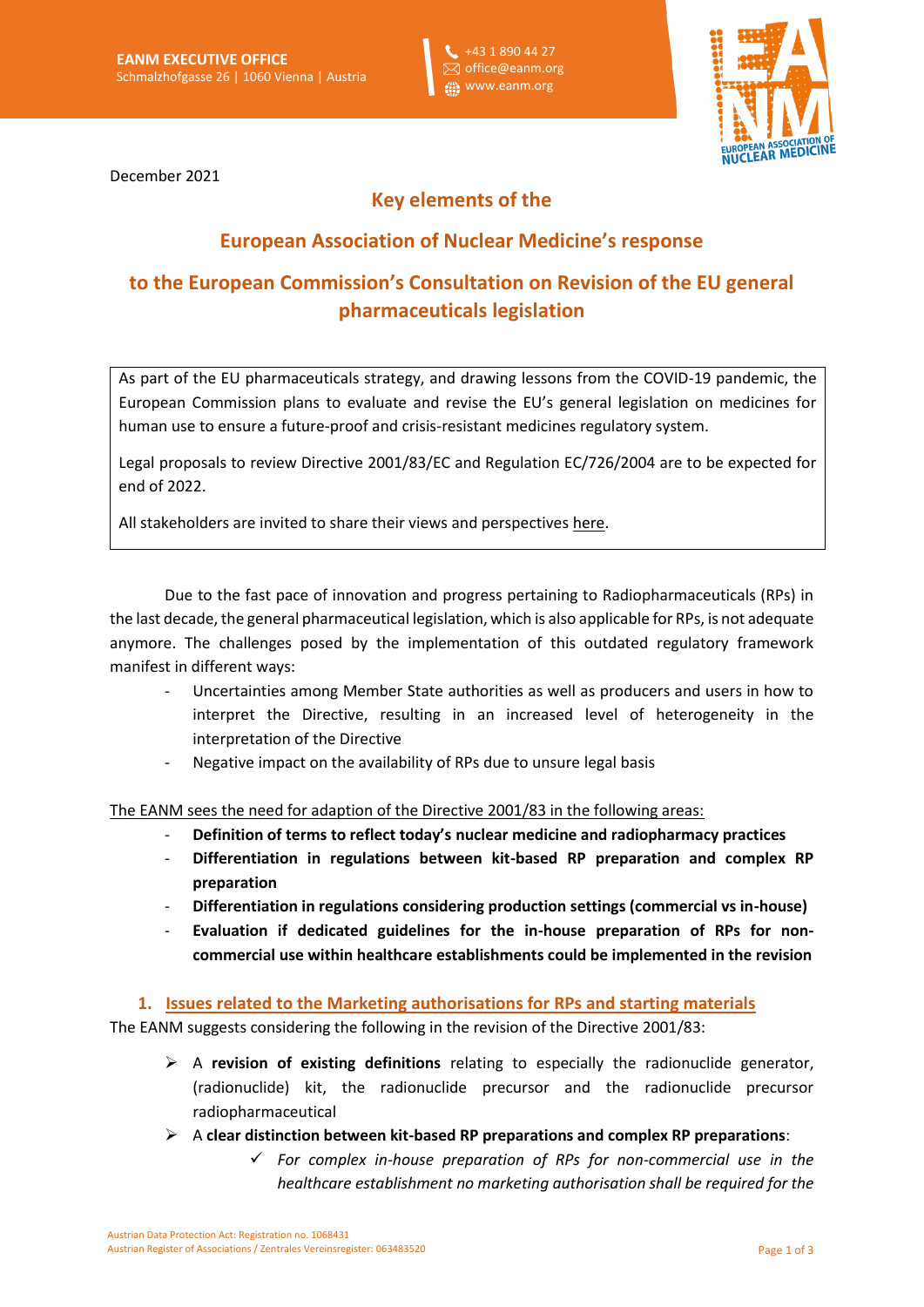+43 1 890 44 27  $\boxtimes$  office@eanm.org **Example 12** www.eanm.org



December 2021

*final product, as already established for kit-based preparations in Article 7 of the current directive.*

- ✓ *Only for kit-based RP preparations that are carried out under facilitated conditions the need for a marketing authorization of the starting materials shall be kept, as it is justified.*
- **2. Issues related to the Good Manufacturing Practice (GMP) for in-house preparation of Radiopharmaceuticals**

The EANM suggests considering the following in the revision of the Directive 2001/83:

- ➢ **Adding and adopting specific articles concerning RPs that are prepared in-house, noncommercially outside the usual marketing authorisation track, defining a dedicated quality framework for this practice**
	- $\checkmark$  Some Member States enforce GMP for kit-based RP preparation, we believe GMP regulations should not apply to preparations using marketing authorised kits with marketing authorised radionuclide generators.
	- $\checkmark$  Ideally a dedicated legal text that covers the in-house production of RPs should be established in a way that it does not impose additional requests raised by the radioactive nature but clearly states alleviations from the general industrial regime. It should no longer refer to existing annexes to the EU GMP guideline but clearly define the appropriate measures needed to ensure the quality of the preparation for a safe patient dose.

### **3. Issues related to supply chains**

- $\triangleright$  Due to the short life of RPs, time management and having access to transportation hubs that understand the need for quick and swift processing is key. The transport of radioactive material is regulated by various regulatory frameworks and national requirements, being major hurdles for an efficient and unbureaucratic supply of RPs.
- $\triangleright$  The EANM is concerned with the Europe-wide issue of aging research reactors. While the number of accelerators is increasing, the supply of medical radioisotopes relies on an increasingly limited number of research reactors**.** 
	- ✓ **This review of the Pharma Legislation should include new and necessary measures to support a robust supply chain for radioisotopes which goes beyond irradiation of targets and includes the supply of target material and processing capabilities.**

### **4. Call for more recognition of in-house preparation and academic research**

A major aspect to be addressed is bedside/in-house preparation of RPs. The current Pharma Legislation mainly focuses on industrial/large scale manufacturing intended to be distributed commercially, leaving behind an important part of the pharmaceutical innovation.

➢ Development of innovative RPs often takes place in radiopharmacies or research centres: all recent major breakthroughs were based on the use of in-house preparations of these innovative RPs.